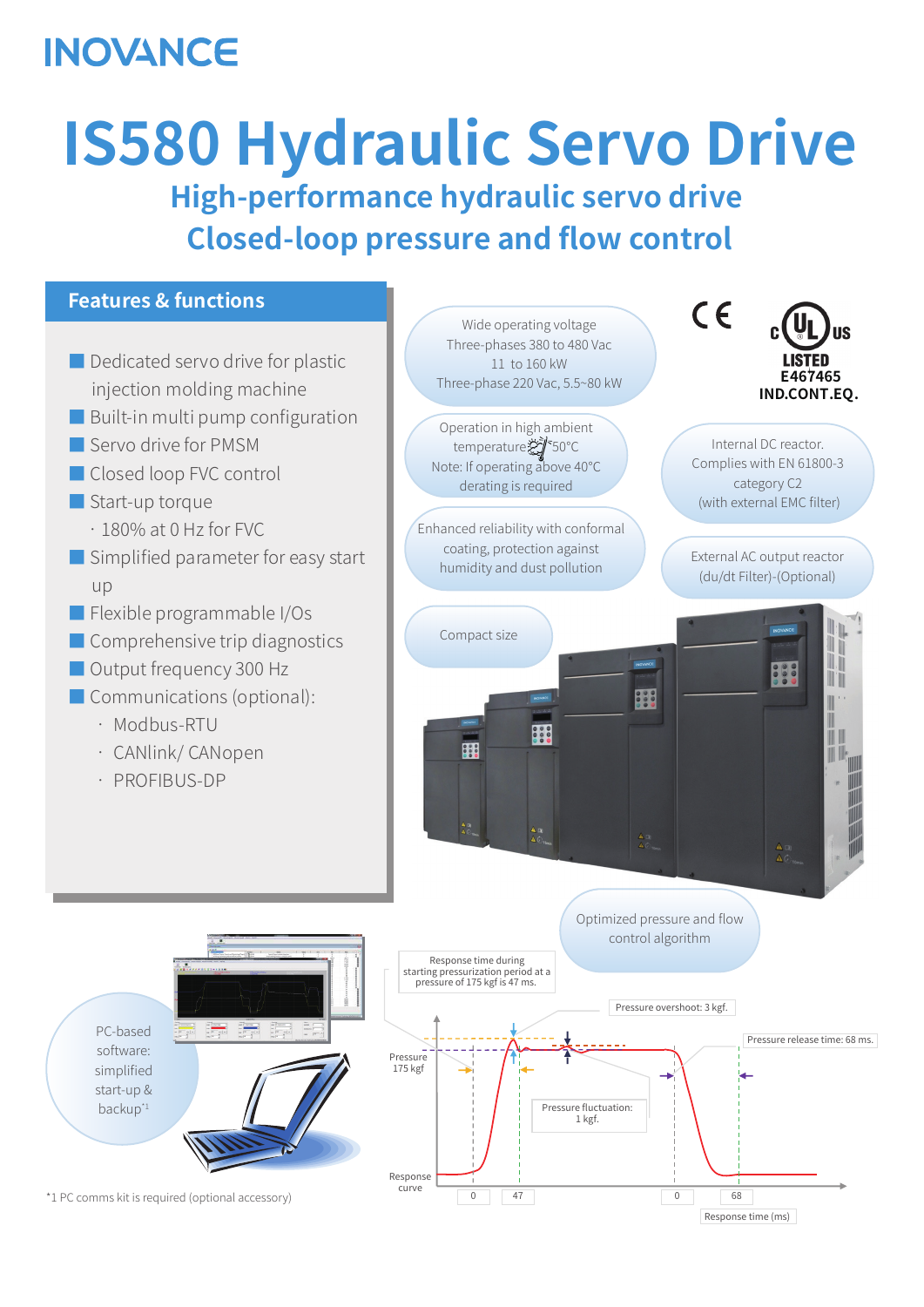\*1 Rated output current at default carrier switching frequency.

## **INOVANCE**

## **INOVANCE**

## **General specifications**

|                     | <b>Voltage class</b>                 | Three-phase 380 to 480 Vac                                                                                   |      |                |                      |                |                |                                         |                |                |                |                |                |                |
|---------------------|--------------------------------------|--------------------------------------------------------------------------------------------------------------|------|----------------|----------------------|----------------|----------------|-----------------------------------------|----------------|----------------|----------------|----------------|----------------|----------------|
|                     | Drive model:<br>IS580Txxx-R1-INT     | 020                                                                                                          | 030  | 035            | 040                  | 050            | 070            | 080                                     | 100            | 140            | 170            | 210            | 250            | 300            |
| Frame size          |                                      | T <sub>5</sub>                                                                                               |      |                | T <sub>6</sub><br>T7 |                |                |                                         | T <sub>8</sub> |                | T <sub>9</sub> |                |                |                |
|                     | Rated input voltage                  |                                                                                                              |      |                |                      |                |                | Three-phase 380 to 480 Vac -15% to +10% |                |                |                |                |                |                |
| <b>Drive input</b>  | Rated input current [A]              | 36.3                                                                                                         | 45.1 | 49.5           | 59                   | 57             | 69             | 89                                      | 106            | 139            | 164            | 196            | 240            | 287            |
|                     | Power capacity [kVA]                 | 30                                                                                                           | 39   | 45             | 54                   | 52             | 63             | 81                                      | 97             | 127            | 150            | 179            | 220            | 263            |
|                     | Rated input frequency                | 50/60 Hz ±5%                                                                                                 |      |                |                      |                |                |                                         |                |                |                |                |                |                |
|                     | Applicable motor [kW]                | 11                                                                                                           | 15   | 18.5           | 22                   | 30             | 37             | 45                                      | 55             | 75             | 90             | 110            | 132            | 160            |
|                     | Output current [A]*1                 | 25                                                                                                           | 32   | 37             | 45                   | 60             | 75             | 91                                      | 112            | 150            | 176            | 210            | 253            | 304            |
| <b>Drive output</b> | Default carrier frequency,<br>[kHz]  | 6                                                                                                            | 6    | $\overline{4}$ | $\overline{4}$       | $\overline{4}$ | $\overline{4}$ | $\overline{4}$                          | 3              | $\overline{2}$ | $\overline{2}$ | $\overline{2}$ | $\overline{2}$ | $\overline{2}$ |
|                     | Overload capacity                    | 150% for 60 s & 180% for 2 s                                                                                 |      |                |                      |                |                |                                         |                |                |                |                |                |                |
|                     | Max. output voltage                  | Three-phase 380 Vac to 480 Vac<br>(proportional to input voltage)                                            |      |                |                      |                |                |                                         |                |                |                |                |                |                |
|                     | Max. output frequency                |                                                                                                              |      |                |                      |                |                | 300 Hz                                  |                |                |                |                |                |                |
|                     | Recommended<br>power [kW]            | 0.8                                                                                                          | 1.0  | 1.3            | 1.5                  | 2.5            | 3.7            | 4.5                                     | 5.5            | 7.5            | $\overline{9}$ | $5.5 \times 2$ | $6.5 \times 2$ | 16             |
| Braking<br>resistor | Recommended<br>resistance $[\Omega]$ | 43                                                                                                           | 32   | 25             | 22                   | 16             | 16             | 16                                      | 16             | 12             | 8              | $12 \times 2$  | $8 \times 2$   | 2.5            |
| <b>Braking unit</b> |                                      | MDBUN-<br>MDBUN-<br>MDBUN-<br>MDBUN-<br>Built-in<br>$60-5T \times 2$ 90-5T x 2 90-5T x 2<br>$60-5T \times 2$ |      |                |                      |                |                |                                         |                |                |                |                |                |                |
| <b>DC</b> reactor   |                                      | Built-in                                                                                                     |      |                |                      |                |                |                                         |                |                |                |                |                |                |
| <b>Enclosure</b>    |                                      | <b>IP 20</b>                                                                                                 |      |                |                      |                |                |                                         |                |                |                |                |                |                |

|                                    | <b>Voltage class</b>                 | <b>Three-phase 220 Vac</b>                                |                |                |                                  |                |                |                |                |  |  |
|------------------------------------|--------------------------------------|-----------------------------------------------------------|----------------|----------------|----------------------------------|----------------|----------------|----------------|----------------|--|--|
| Drive model:<br>IS580-2Txxx-R1-INT |                                      | 050                                                       | 070            | 080            | 100                              | 140            | 170            | 210            | 300            |  |  |
|                                    | Frame size                           | T <sub>6</sub>                                            |                | T <sub>7</sub> |                                  |                | T <sub>8</sub> |                | T <sub>9</sub> |  |  |
|                                    | Rated input voltage                  |                                                           |                |                | Three-phase 220 Vac -15% to +10% |                |                |                |                |  |  |
|                                    | Rated input current [A]              | 57                                                        | 69             | 89             | 106                              | 139            | 164            | 196            | 287            |  |  |
| Drive input                        | Power capacity [kVA]                 | 27                                                        | 32             | 42             | 49                               | 64             | 75             | 90             | 132            |  |  |
|                                    | Rated input frequency                |                                                           |                |                | 50/60 Hz ±5%                     |                |                |                |                |  |  |
|                                    | Applicable motor [kW]                | 15                                                        | 18.5           | 22             | 30<br>37                         |                | 45             | 55             | 80             |  |  |
|                                    | Output current [A] <sup>*1</sup>     | 60                                                        | 75             | 91             | 112                              | 150            | 176            | 210            | 304            |  |  |
| Drive output                       | Default carrier frequency<br>[kHz]   | $\overline{4}$                                            | $\overline{4}$ | $\overline{4}$ | $\overline{4}$                   | $\overline{3}$ | $\overline{2}$ | $\overline{2}$ | $\overline{2}$ |  |  |
|                                    | Overload capacity                    | 150% for 60 s & 180% for 2 s                              |                |                |                                  |                |                |                |                |  |  |
|                                    | Max. output voltage                  | Three-phase 220 Vac<br>(proportional to input voltage)    |                |                |                                  |                |                |                |                |  |  |
|                                    | Max. output frequency                | 300 Hz                                                    |                |                |                                  |                |                |                |                |  |  |
|                                    | Recommended<br>power [kW]            | 2.5                                                       | 3.7            | 4.5            | 5.5                              | 7.5            | $\overline{9}$ | 11             | $8 \times 2$   |  |  |
| Braking<br>resistor                | Recommended<br>resistance $[\Omega]$ | $\,8\,$                                                   | $\,$ 8 $\,$    | $8\phantom{1}$ | $6\,$                            | $6\,$          | $\overline{4}$ | $\overline{4}$ | $6 \times 2$   |  |  |
| <b>Braking unit</b>                |                                      | Built-in<br>MDBUN-90-2T<br>MDBUN-90-2T<br>MDBUN-60-2T x 2 |                |                |                                  |                |                |                |                |  |  |
| <b>DC</b> reactor                  |                                      | Built-in                                                  |                |                |                                  |                |                |                |                |  |  |
| <b>Enclosure</b>                   |                                      | <b>IP 20</b>                                              |                |                |                                  |                |                |                |                |  |  |
|                                    |                                      |                                                           |                |                |                                  |                |                |                |                |  |  |

**Typical Wiring Diagram Dimensions** 

IS580T020-R1-INT to IS580T070-R1-INT and IS580-2T050-R1-INT to IS580-2T070-R1-INT (plastic housing )

| <b>Frame</b><br>Servo drive model      |                | <b>Dimensions (mm)</b> |     |     |     |     |     |           | <b>Mass</b> |
|----------------------------------------|----------------|------------------------|-----|-----|-----|-----|-----|-----------|-------------|
|                                        |                | $\overline{A}$         | B   | н   | H1  | W   | D   | <b>D1</b> | (kg)        |
| IS580T020-R1-INT,IS580T030-R1-INT,     |                |                        |     |     |     |     |     |           |             |
| IS580T035-R1-INT,IS580T040-R1-INT,     | T <sub>5</sub> | 195                    | 335 | 350 |     | 210 | 192 | Ø6        | 9.1         |
| IS580T050-R1-INT, IS580-2T050-R1-INT   |                |                        |     |     |     |     |     |           |             |
| IS580T070-R1-INT,IS580-2T070-R1-INT    | <b>T6</b>      | 230                    | 380 | 400 |     | 250 | 220 | Ø7        | 17.5        |
| IS580T080-R1-INT, IS580-2T080-R1-INT   | T7             | 245                    | 523 | 525 | 542 | 300 | 275 | Ø10       | 35          |
| IS580T100-R1-INT,IS580-2T100-R1-INT    |                |                        |     |     |     |     |     |           |             |
| IS580T140-R1-INT,IS580T170-R1-INT,     |                |                        |     |     |     |     |     |           |             |
| IS580-2T140-R1-INT,IS580-2T170-R1-INT, | T <sub>8</sub> | 270                    | 560 | 554 | 580 | 338 | 315 | Ø10       | 51.5        |
| IS580T210-R1-INT,                      |                |                        |     |     |     |     |     |           |             |
| IS580-2T210-R1-INT                     |                |                        |     |     |     |     |     |           |             |
| IS580T250-R1-INT, IS580T300-R1-INT     | <b>T9</b>      | 320                    | 890 | 874 | 915 | 400 | 320 | Ø10       | 85          |
| IS580-2T300-R1-INT                     |                |                        |     |     |     |     |     |           |             |

MD32NKE1 Hot pluggable remote keypad (optional, part number: 01013061 )



Relay output: 250 Vac 10 mA to 3 A 30 Vdc 10 mA to 1 A

#### A braking resistor with



Local onboard keypad Note: When remote keypad is being used, local onboard

> keypad doesn't display any information.





IS580T080-R1-INT to IS580T300-R1-INT and IS580-2T080-R1-INT to IS580-2T300-R1-INT (sheet metal housing)